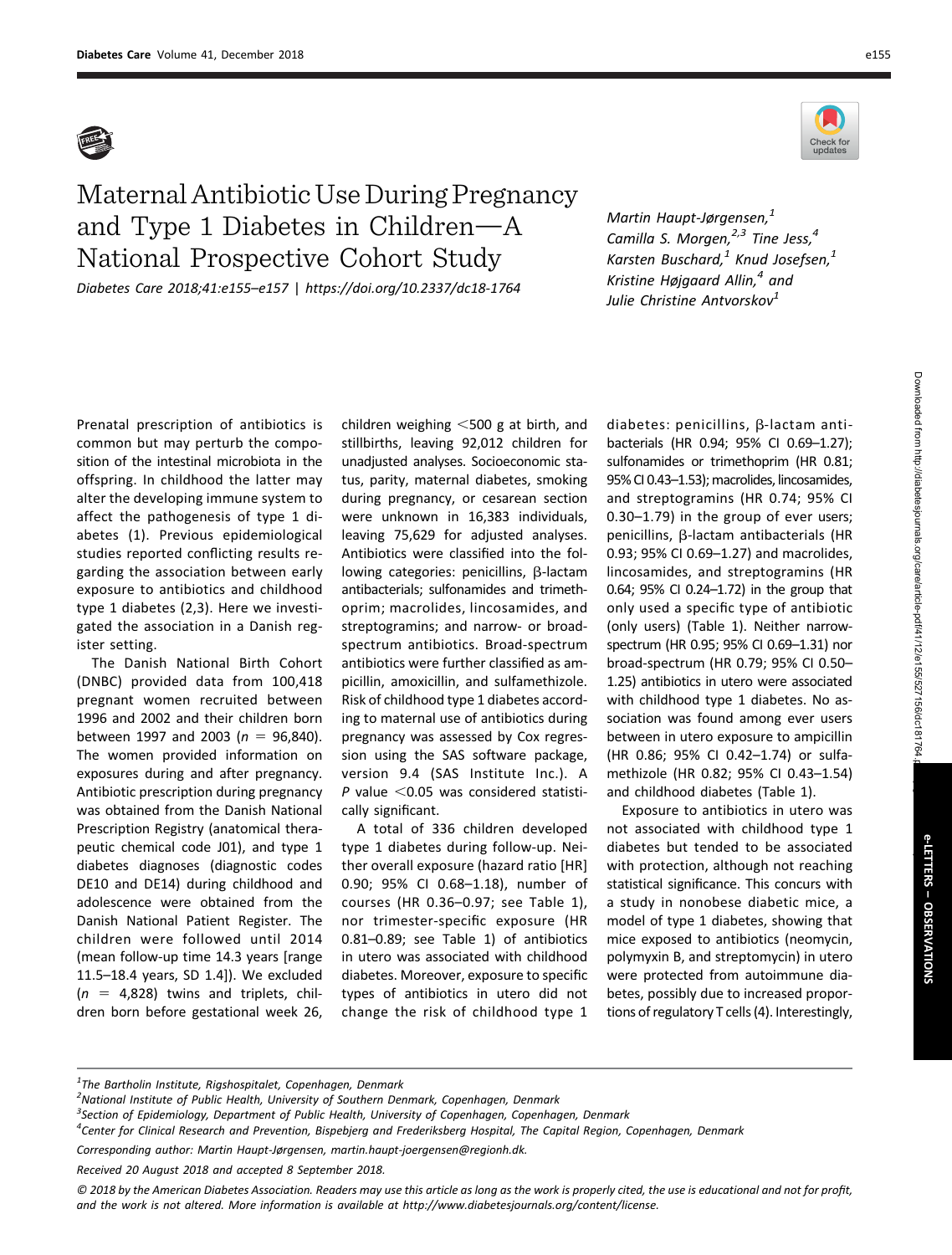| Table 1–HRs of the association between the use of antibiotics during pregnancy and childhood type 1 diabetes |                                                                               |                                                                              |
|--------------------------------------------------------------------------------------------------------------|-------------------------------------------------------------------------------|------------------------------------------------------------------------------|
| Exposure                                                                                                     | HR (95% CI) for type 1<br>diabetes, unadjusted<br>$(N = 92,012)$ <sup>+</sup> | HR (95% CI) for type 1<br>diabetes, adjusted*<br>$(N = 75,629)$ <sup>+</sup> |
| Antibiotics during pregnancy                                                                                 |                                                                               |                                                                              |
| <b>Yes</b>                                                                                                   | $0.95(0.74 - 1.22)$                                                           | $0.90(0.68 - 1.18)$                                                          |
| <b>No</b>                                                                                                    | 1.00                                                                          | 1.00                                                                         |
| Antibiotic courses during pregnancy                                                                          |                                                                               |                                                                              |
| $\mathbf{1}$                                                                                                 | $1.00(0.76 - 1.31)$                                                           | $0.97(0.71 - 1.31)$                                                          |
| $\overline{2}$                                                                                               | $0.93$ (0.55-1.57)                                                            | $0.82$ (0.45-1.51)                                                           |
| $\geq$ 3                                                                                                     | $0.48(0.15 - 1.49)$                                                           | $0.36$ (0.09-1.44)                                                           |
| $\Omega$                                                                                                     | 1.00                                                                          | 1.00                                                                         |
| Antibiotics in first trimester                                                                               |                                                                               |                                                                              |
| Yes                                                                                                          | $0.92$ (0.63-1.14)                                                            | $0.85(0.55-1.31)$                                                            |
| No antibiotics during pregnancy                                                                              | 1.00                                                                          | 1.00                                                                         |
| Antibiotics in second trimester                                                                              |                                                                               |                                                                              |
| Yes                                                                                                          | $1.01(0.72 - 1.41)$                                                           | $0.89(0.60-1.32)$                                                            |
| No antibiotics during pregnancy                                                                              | 1.00                                                                          | 1.00                                                                         |
| Antibiotics in third trimester                                                                               |                                                                               |                                                                              |
| Yes                                                                                                          | $0.82$ (0.56-1.20)                                                            | $0.81(0.53 - 1.23)$                                                          |
| No antibiotics during pregnancy                                                                              | 1.00                                                                          | 1.00                                                                         |
| Antibiotics during pregnancy by type, ever users                                                             |                                                                               |                                                                              |
| Penicillins, B-lactam antibacterials (J01C)                                                                  | $0.96(0.73 - 1.27)$                                                           | $0.94(0.69 - 1.27)$                                                          |
| Sulfonamides and trimethoprim (J01E)                                                                         | $1.03(0.61 - 1.74)$                                                           | $0.81$ (0.43-1.53)                                                           |
| Macrolides, lincosamides, and streptogramins (J01F)                                                          | $0.73$ $(0.32 - 1.63)$                                                        | $0.74$ (0.30-1.79)                                                           |
| No antibiotics during pregnancy                                                                              | 1.00                                                                          | 1.00                                                                         |
| Antibiotics during pregnancy by type, only users#                                                            |                                                                               |                                                                              |
| Penicillins, B-lactam antibacterials (J01C)                                                                  | $0.96(0.73 - 1.27)$                                                           | $0.93(0.69 - 1.27)$                                                          |
| Sulfonamides and trimethoprim (J01E)                                                                         | ş                                                                             | ş                                                                            |
| Macrolides, lincosamides, and streptogramins (J01F)                                                          | $0.67(0.28 - 1.61)$                                                           | $0.64$ (0.24-1.72)                                                           |
| No antibiotics during pregnancy                                                                              | 1.00                                                                          | 1.00                                                                         |
| Narrow- or broad-spectrum antibiotics during pregnancy                                                       |                                                                               |                                                                              |
| Narrow-spectrum antibiotics                                                                                  | $1.00(0.75 - 1.33)$                                                           | $0.95(0.69-1.31)$                                                            |
| Broad-spectrum antibiotics                                                                                   | $0.86$ (0.57-1.28)<br>1.00                                                    | $0.79$ (0.50-1.25)<br>1.00                                                   |
| No antibiotics during pregnancy                                                                              |                                                                               |                                                                              |
| Type of broad-spectrum antibiotics during pregnancy, ever users                                              |                                                                               |                                                                              |
| Ampicillin (J01CA01, J01CA02, J01CA06)<br>Amoxicillin (J01CA04, J01CR02)                                     | $0.80$ (0.41-1.55)<br>ş                                                       | $0.86$ (0.42-1.74)<br>$\S$                                                   |
| Sulfamethizole (J01EB02)                                                                                     | $1.04(0.62 - 1.74)$                                                           | $0.82$ (0.43-1.54)                                                           |
| No antibiotics during pregnancy                                                                              | 1.00                                                                          | 1.00                                                                         |
|                                                                                                              |                                                                               |                                                                              |

\*The HRs were adjusted for maternal prepregnancy BMI, paternal BMI, maternal age at conception, socioeconomic status, parity, maternal diabetes, smoking during pregnancy, birth weight, and gestational weight gain.  $\dagger N$  is the total number of individuals included in the analyses. ‡Analyses based on subgroups who had only used the same type of antibiotics; these women were compared with women who had not used antibiotics during pregnancy. §Too few cases for analysis.

in our study gestational diabetes mellitus was not reported in any mothers with children with type 1 diabetes but was reported in 0.7% of mothers with healthy children. Although the difference is small and statistically nonsignificant, it suggests that gestational diabetes mellitus may have a protective effect. This is in line with a previous study demonstrating that early stimulation of  $\beta$ -cells reduces the incidence of autoimmune diabetes in the BB rat model of type 1 diabetes (5) and may support the hypothesis that  $\beta$ -cells mature when stimulated perinatally, which protects the child against type 1 diabetes.

In Denmark, purchasing antibiotics requires a prescription, and all purchases are registered at the Danish National Prescription Registry. However, the use of antibiotics may have been overestimated because of the possibility of filled but unused prescriptions, although unused antibiotics that were returned were not included in the analysis. Maternal use of antibiotics during pregnancy may indicate that infection could have influenced the pathogenesis of type 1 diabetes in the fetus. However, we did not have detailed data on the underlying infections leading to prescription of

antibiotics to pinpoint the potential causal factor (antibiotics or infection) for childhood type 1 diabetes.

This large prospective Danish cohort study demonstrated that maternal use of antibiotics during pregnancy was not associated with childhood type 1 diabetes. Thus, the results from this study do not support a revision of the clinical recommendations on treatment with antibiotics during pregnancy.

Funding. This article was supported by Kirsten og Freddy Johansens Fond, the Novo Nordisk